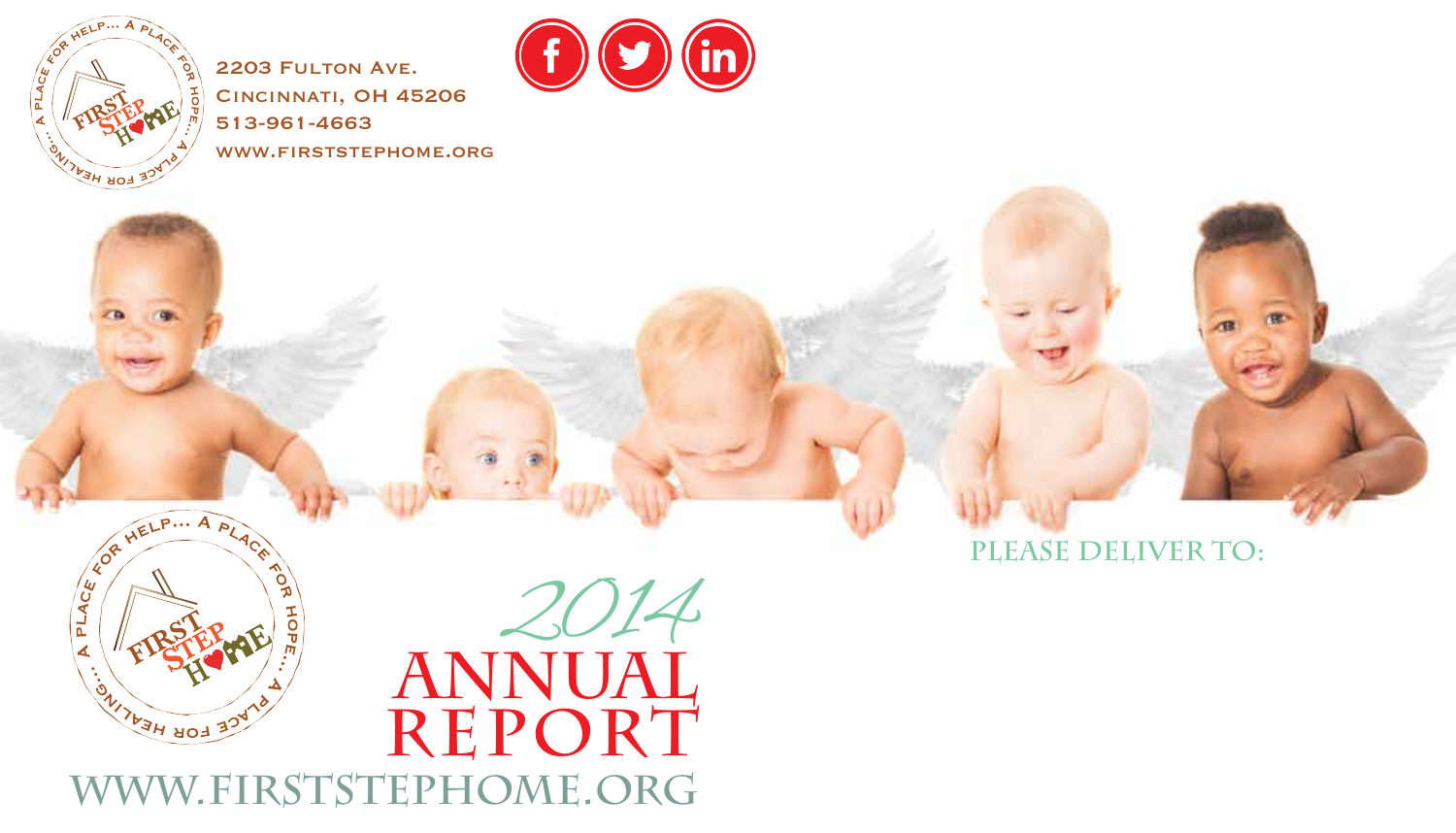









### ROSE AWARD GALA

 The 2014 Rose award Gala was held at the Woman's Club on June 28th and was a smashing success due to the hard work of our committee and the generosity of the donors. This year's event honored three distinguished members of the community for their dedication to women seeking sobriety. The Church of the Redeemer was selected as the organizational winner due to their ongoing financial, volunteer and community support of First Step Home. Dr. Beatrice Lampkin, founder of GLAD House, was honored for her lifetime dedication to the children and families of

*The highest period of relapse in opiate-addicted women is immediately after delivery of their newborn baby.*

women seeking to live free of addictions. Finally, Senator and Mrs. Eric Kearney were selected for their consistent support in the media and in the legislature for issues relevant to women in recovery.

 The event supports the Maternal Addiction Program's efforts to provide education and treatment to opiate addicted pregnant women with the goal of delivering healthy and drug free babies.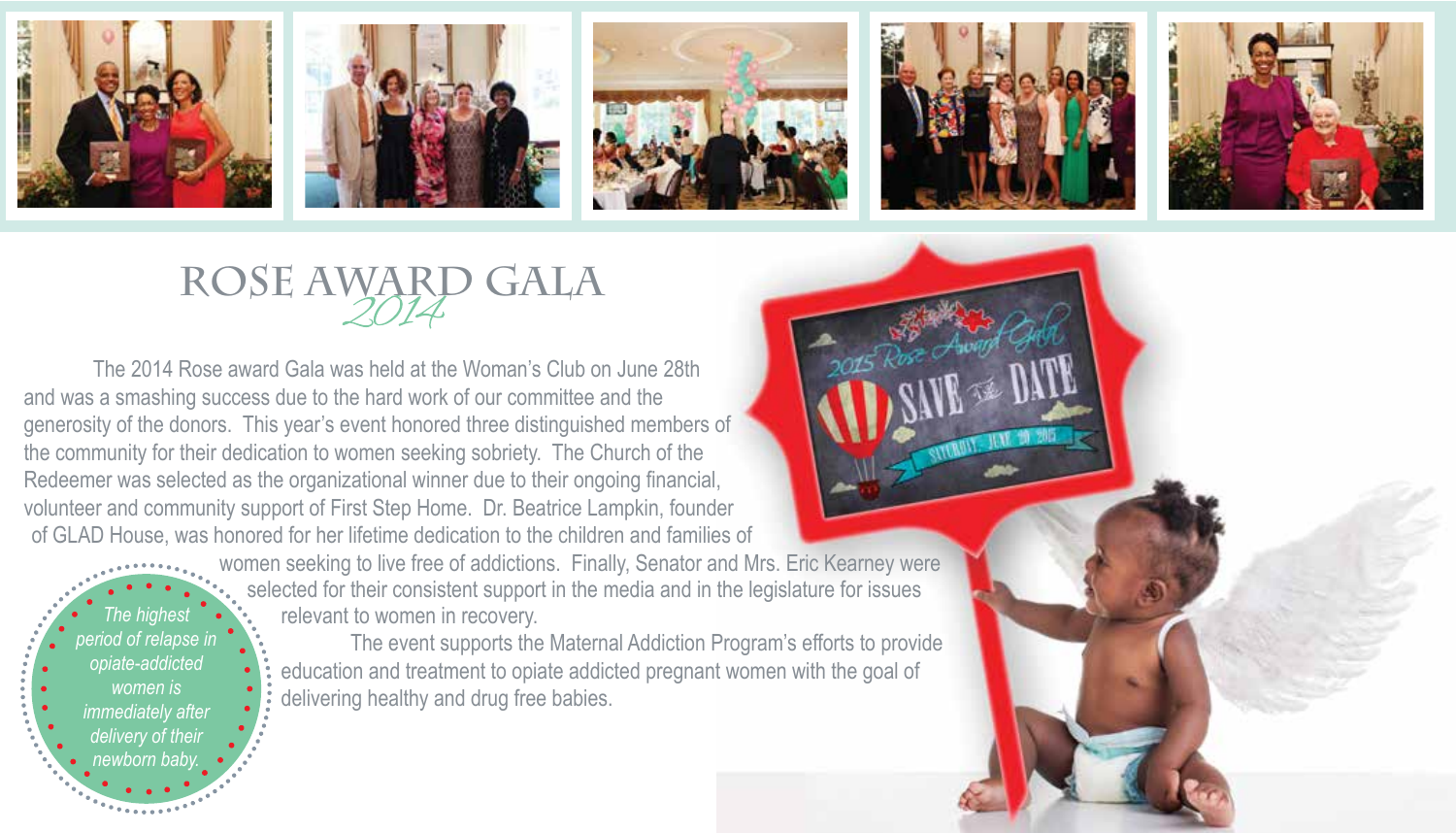

with your contact information, including your e-mail address so we may communicate with you faster!

#### **Management Team**

Margo Spence - *President & CEO* Terry Schoenling - *Vice President* Mary Ann O'Malloy - *Clinical Director* Cindy Fischer - *Human Resource Manager* Michael Schneider - *Fiscal Director*

### The angels that gave us a our wings... **The Board**

Carole Montroue M. Miles *- Chair* Jeffrey M. Hendricks, Esq. *- Secretary* Natasha Busam Ken Schon *- Past Chair*

Roger M. Baldwin Heather Burr, Esq. Cameron M. Foster - Vice Chair M. Maureen Heekin Kathryn Freemon Rob Morand, Esq. Hugh O'Donnell, Esq. Jeanne Plunkett - Treasurer Mary Schwaderer Stacy Sims Jon Fackler

### Send an e-mail to Terry.Schoenling@firststephome.org **ADVISORY BOARD**

Steve Hoath, M.D. Paul Sittenfeld Robert S. Castellini Cheryl Cavanaugh Mary Ann Heekin Dr. Beatrice Lampkin David F. Logan James Mason John T. Niehaus, MSW, LISW

Sylvia Osterday Marjorie Rabenold Andrea Rogers Bobbie Sterne William Strietmann Marsha Williams-Glavitsch Brian S. Harvey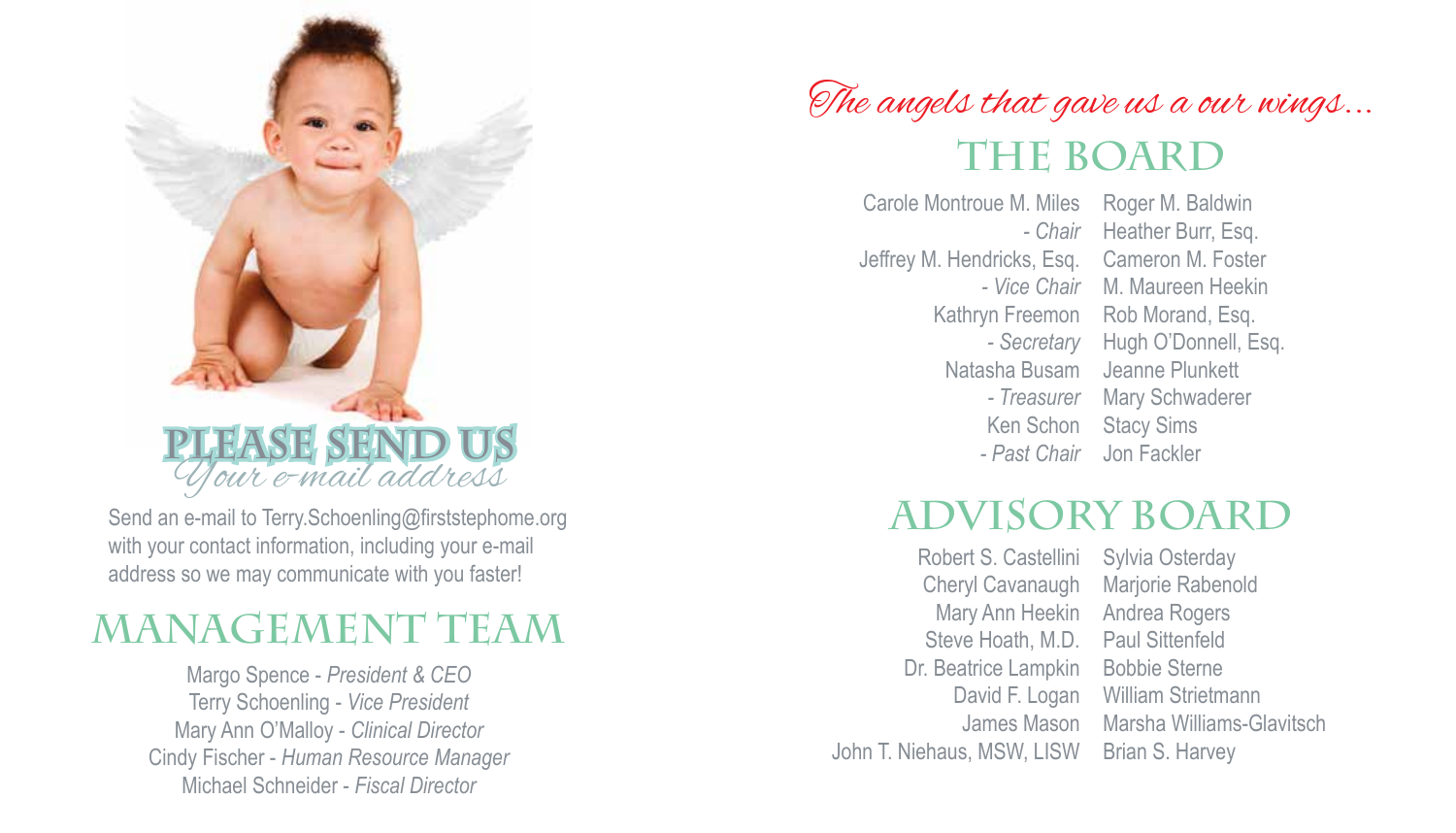#### Dear friends and family,

 Thank you for reviewing the 2014 Fiscal Year progress of First Step Home. In the following pages of our Annual Report, you will note how we have been able to increase our ability to assist more women in our community by providing residential treatment, outpatient services, on-site child care and transitional housing. We continue to focus on the individual needs of women by providing evidence based care. We collaborate with numerous partners throughout the community in order to provide comprehensive addiction and mental health treatment and primary health care.

 During this fiscal year, we experienced another significant increase in the number of pregnant opiate addicted women. First Step Home was one of four Ohio agencies selected by the State to receive a Maternal Opiate Medical Support (M.O.M.S) grant in March. The grant has allowed us to expand our work with pregnant women by increasing our case management intervention and implementing a vocational component. In addition, we hired a medical director for the M.O.M.S project and added a new partner, Dress for Success, to assist the women with job readiness skills and appropriate attire. The G.L.A.D. House has been a partner with First Step Home for many years. This grant will allow us to expand the relationship. G.L.A.D. House will now provide therapeutic treatment for children, ages two to three years old, whose mother is participating in the project. The services will be provided on the campus on First Step Home.

 Providing a safe environment for the women and their children continues to be a priority. As our census has increased over the past year, we have had to add three transitional houses to provide affordable, safe and comfortable housing for women leaving residential treatment. In order to create a community of recovery, all of the First Step Home properties are within walking distance, one block of one another.

 Over the next year, we will continue to address the treatment and housing needs of the women and the children we service.

We thank you for your support!

President & CFO First Step Home, Inc. First Step Home, Inc.

*Margo Spence Montroue Miles*<br>President & CFO Board Chair



*In 2015*, the *Maternal Addiction* Center plans to expand and provide access to an estimated 700 opiate-addicted women.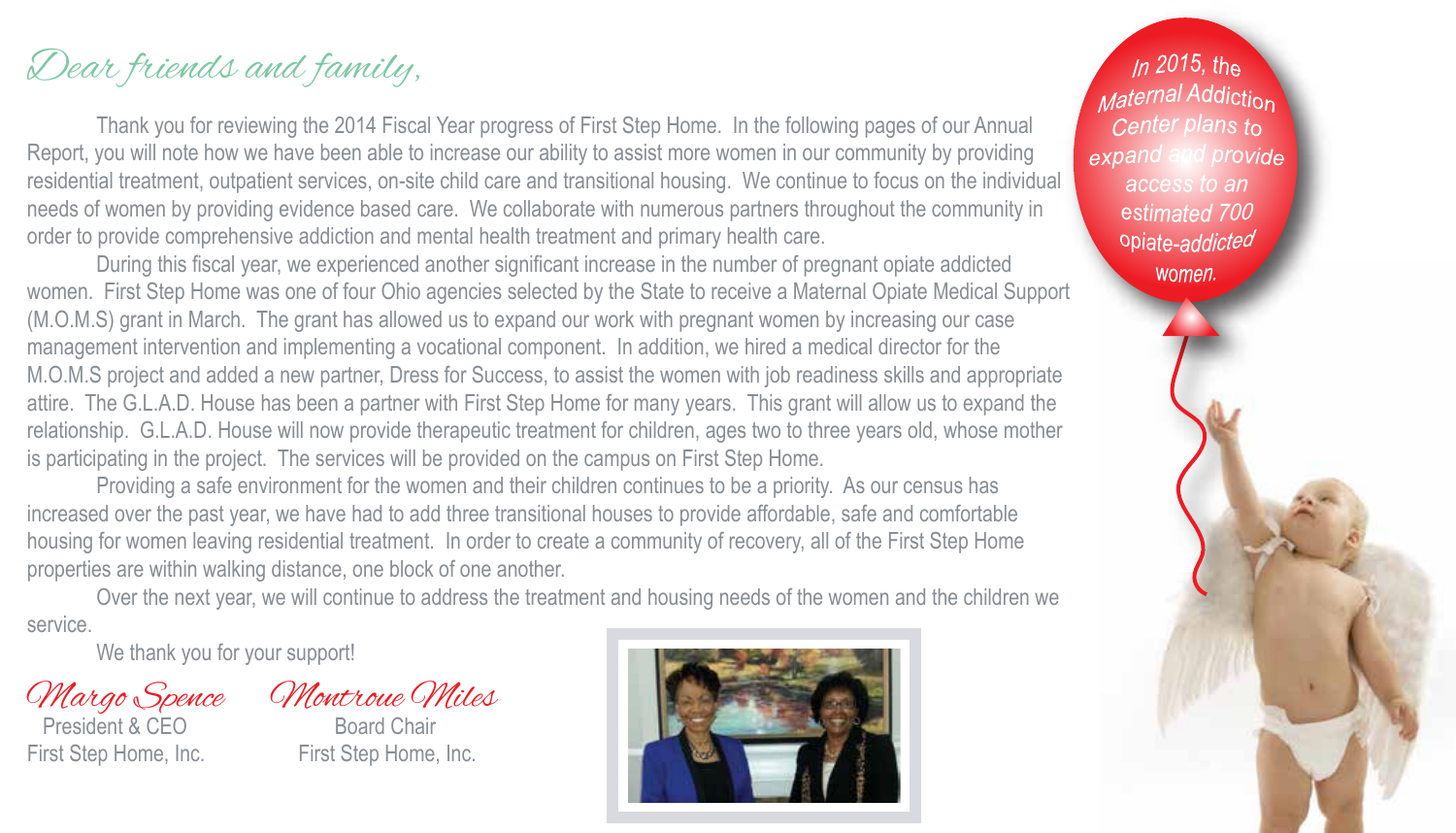

 First Step Home continues to grow by leaps and bounds. As a result of the tremendous Maternal Addiction Program growth, we have channeled the clients into "tracks" to better meet their needs. We offer a Behavioral Health track, and a Maternal Addiction track. This allows us to meet the needs of each

*nid* you knows Opiate use during pregnancy is the #1 cause of prenatal deaths in America.

client individually. This year our focus has expanded to more maternal topics and assistance from our partners, as well as a renewed focus on nicotine cessation. We continue to offer other specialty topics like gambling prevention, sex trafficking, domestic violence, and grief, as well as our continued focus on Trauma Informed Care. Even the Governor's office recognizes the need for Trauma Informed Care. First Step Home has been ahead of this curve for years, offering gender specific, trauma informed, curriculum driven Evidence Based Treatment.

-Mary Ann O'Malloy *Clinical Director*



 My sobriety date is January 23, 2014. That is the day that I walked through the doors of First Step. I was broken, homeless and had no emotion. I had lost everything and was on a personal path of destruction.

 I entered treatment pregnant with my seven month old son. My addictions had taken control of my life.



 At First Step Home, I was able to build a new foundation for my recovery through the Maternal Addiction Program. They focused me on being both in recovery and on becoming a better mom. They taught me how to handle the painful emotions and feelings I had endured in my addictions. I was able to bond with my son and provide the emotional support he needed to grow out of the addictions cycle.

 I delivered a healthy baby boy due to the support that First Step Home gave me. I am now able to live a new life as a mother and recovering person. I am an empowered, strong, and confident woman capable of meeting the challenges of my life.

- Crystal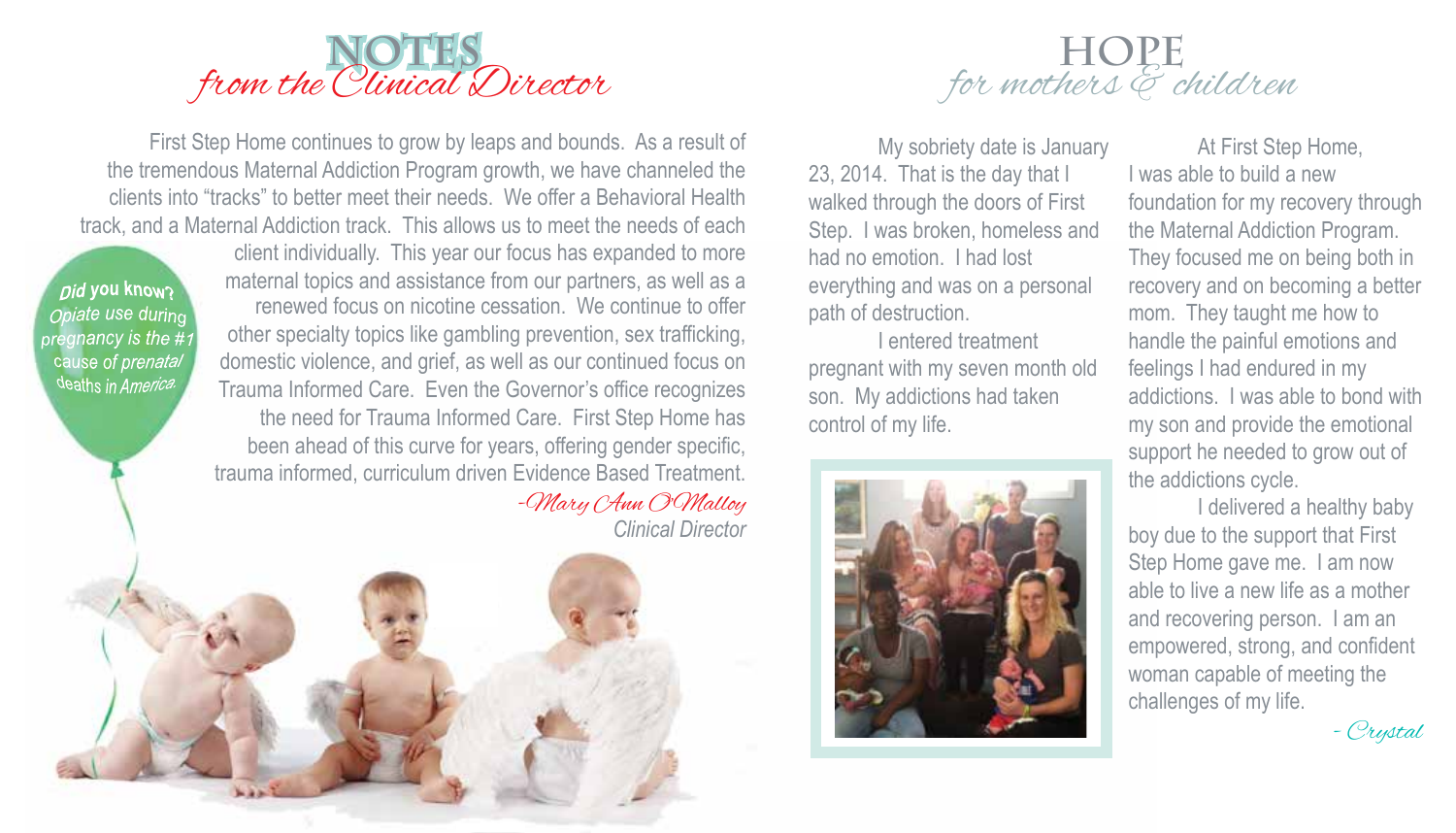# **MATERNAL ADDICTION PROGRAM**<br>Selected by State for *Hunding*



 The Maternal Addictions program was one of four agencies selected to receive funding from the state as part of the M.O.M.S. initiative developed by Governor Kasich and the Ohio Department of Mental Health and Addictions Services. The agencies selected will serve as pilots for a state wide effort to provide intensive care to pregnant, opiate addicted women. The grant will allow First Step Home to expand Case Management services, add a

Medical Director, create a Vocational Counselor position as a means of increasing employment opportunities and add a new pediatric behavioral health component to assist children at ages two and three control aggressive behaviors as a result of maternal addictions. The grant will run through March of 2016.

 The Maternal Addiction Program was started in 2012 after a year of planning was undertaken by community partners. Good Samaritan Hospital's HOPE Program, CCAT, Dress for Success, GLAD House, Crossroads Health Center and Healthy Moms and Babes all provide supportive services in an holistic fashion to the women in the program. Over 200 women have participated in the Maternal Program since its inception. These women have delivered over 160 healthy babies.

> -Terry Schoenling  *Vice President*



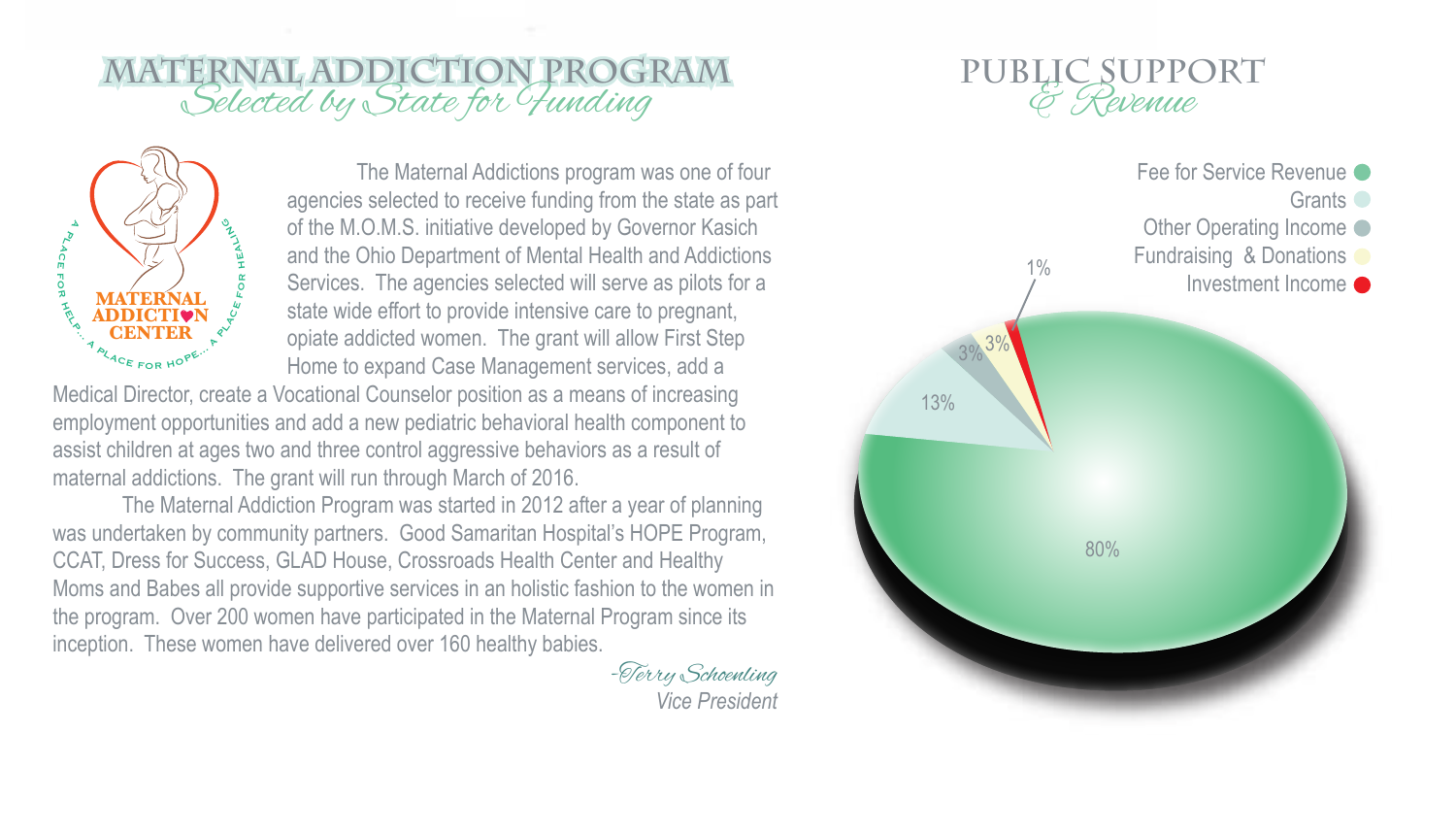





 First Step Home continues to make headway in our mission of providing quality housing opportunities for the women we serve. In the last year we have purchased three new properties located at 2215 Fulton, 928 Windsor, 2207 Fulton and 2300 St. James. These locations will expand our daily housing capacity to over sixty beds for recovery residences. The recovery residences will include space for our new sober housing



program that will give women with children a safe place to live and grow in sobriety. In addition, we open our new administrative and therapeutic center at 2211 Fulton. The new site will have two new therapy rooms, an intake center and our administrative space. The



final addition will be the new Maternal Addiction Center that will be housed at 2203 Fulton on the third floor

 Since 2005 we have added fifty-three beds, eight new buildings, four new treatment spaces and an intake center to our campus. All of this has happened due to our great sponsors and donors who live our mission daily. We couldn't have done this without them!